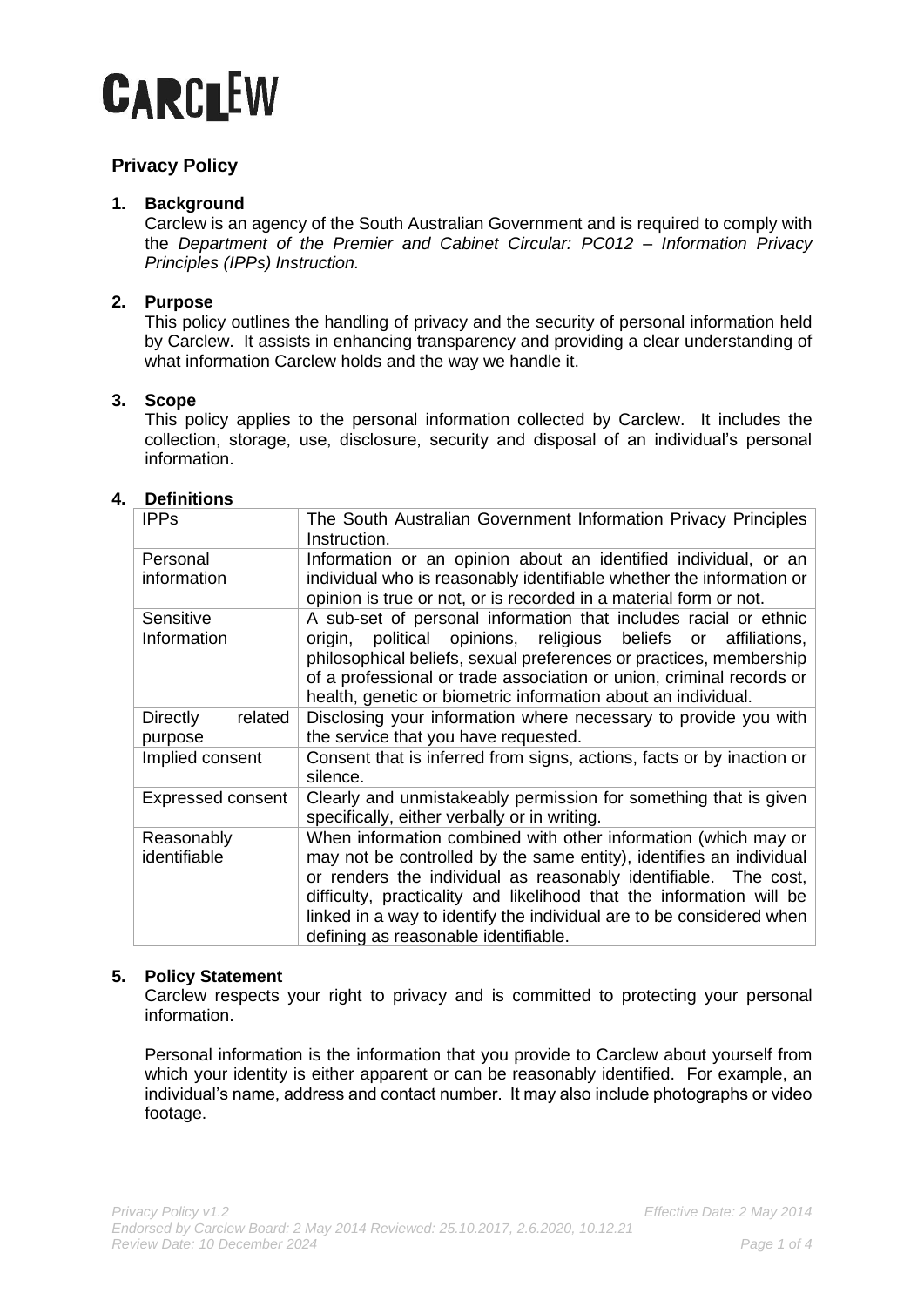Carclew will only collect personal information by lawful and fair means and will not collect unnecessarily or in an intrusive manner. Personal information will only be released in accordance with relevant legislation, policy or lawful and reasonable direction.

#### **5.1 Collection of your personal information**

Carclew will only collect the personal information that you provide for the purpose consistent with the reason why you supplied it, or a directly related purpose.

You may provide your basic information such as your name, phone number, address and email address to enable us to send information and provide updates. You may provide information to Carclew for a range of different reasons including:

- (a) general enquiry via email, telephone or facsimile;
- (b) contacting Carclew in person or in writing;
- (c) captured images or video footage for reporting and/or promotional purposes;
- (d) completing an electronic or written contact form such as a workshop registration or grant application form; or
- (e) visits to Carclew website pages for statistical purposes.

Individuals may interact with us anonymously or by pseudonym where it is lawful and practicable to do so.

#### 5.1.1 Kind of information

Commonly, the kind of information Carclew collects includes an individual and or/participant's name, and contact details.

Occasionally photographs/sound or image recordings maybe captured for a specified purpose, such as reporting, continuous improvement and/or promotional purposes. Notice will be given before images/recordings are taken and will be used for the purpose they were taken or consent will be obtained prior to use.

On the occasions where Carclew intends to take photographs/recordings at a large event, we will consider giving notice to the people attending the function that photographs/recordings may be taken and used for a specified purpose. However, individuals are, at any time, able to request to have their image removed.

Prior consent will be obtained from a child's parent or legal guardian before any image, sound and/or video footage is taken of that child, and will only be used for the intended purpose.

#### **5.2 Use of personal information**

Carclew will only use your personal information for the purpose for which you provided it. However, we may use your personal information if permitted by law or with your expressed or implied consent.

Carclew may use your personal information to send you material directly or electronically. You might give consent by ticking a box on electronic form requesting information and/or marketing information or by an existing business relationship where you have previously provided your address and/or electronic address. However, at any time, the individual may request in writing to cease future communication.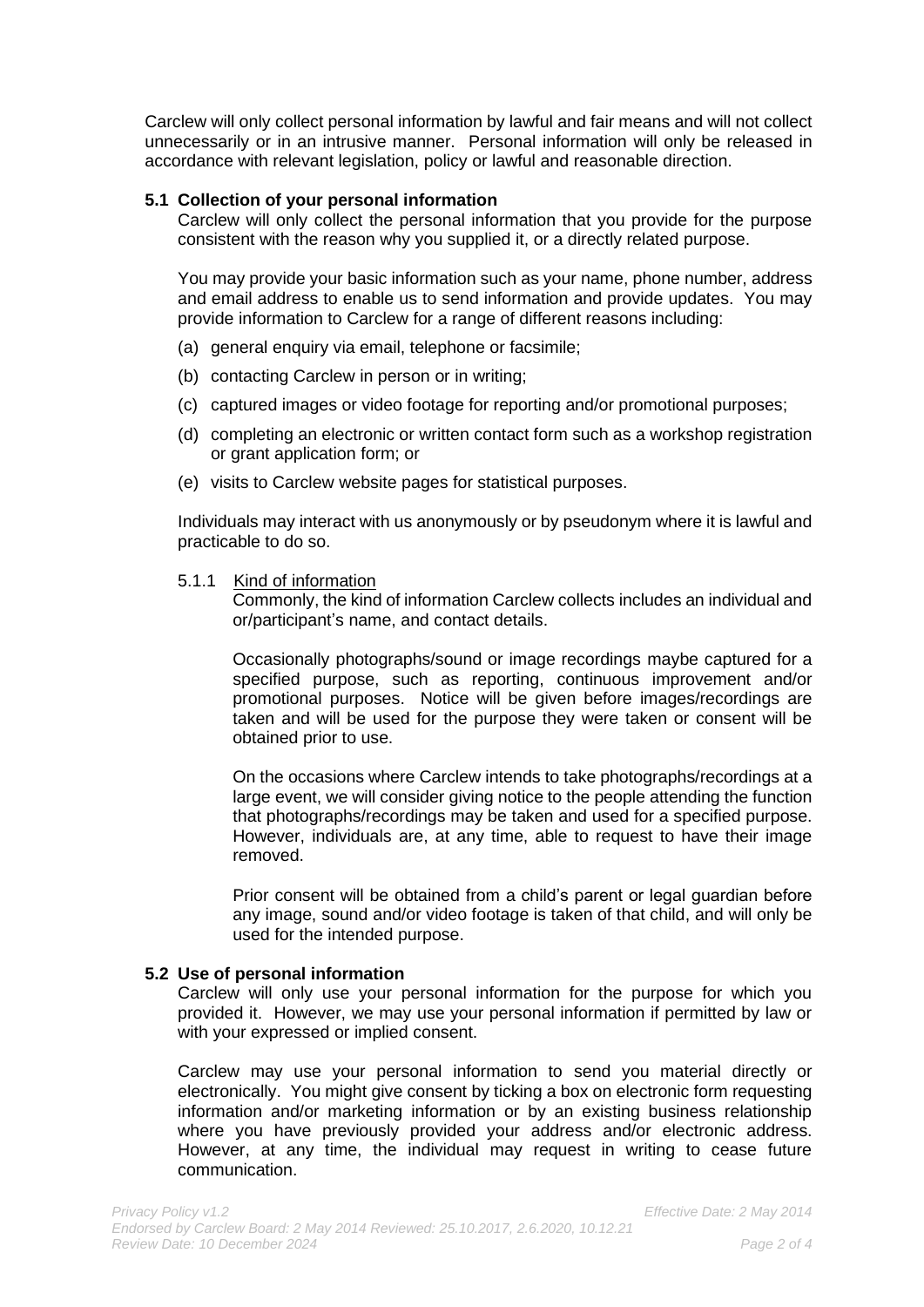Carclew may make contact with you in a variety of ways including, but not limited to, by email, telephone, SMS or mail.

#### **5.3 Disclosure of personal information**

The South Australian Government IPPs do not intend to prevent disclosure of personal information where it is in the public interest to do so. Specifically, it does not prevent the disclosure of information where there is a lawful reason, such as mandatory reporting obligations. *For further information please refer to Child Safe Environment Policy.*

Carclew will not share information with a third party or other Government agency without your permission unless it:

- is necessary to provide the service that was requested;
- is required to by Australian authorised law or Court Tribunal order;
- is required for enforcing law, protecting public revenue, or protecting the interest of the Government as an employer;
- will prevent or lessen a serious or imminent threat to an individual's health; or
- the individual has consented the use for other than one of the reasons above.

*For further detail please refer to Department of the Premier and Cabinet PCO12: Information Privacy Principles Instruction.*

In such a case that personal information is disclosed in accordance with the paragraph above, the details of disclosure will be recorded.

Carclew will not disclose (sell or share) your personal information to any overseas recipient.

## **5.4 Website security and privacy**

Carclew ensures that all online communications are secure by using industry standard encryption software. All credit card details are passed through an approved encryption connection, and no details are stored on the Carclew website, internal electronic systems or in hard copy.

#### 5.4.1 Social media

Carclew participates in social media sites such as facebook, Instagram, etc that have their own privacy policies. Carclew ensures that participants are aware of and have completed a Release Form prior to comments, images or work samples being published.

#### **5.5 Access & correction to personal information**

Carclew is committed to the collection of accurate information for clearly defined purposes; and will ensure that the information that is stored is accurate, up to date, relevant and complete. Individuals at any time may request in writing to Carclew to access, update, correct or remove personal information from our communications, in accordance with the *Freedom of Information Act 1991.*

In reference with State Records *General Disposal Schedule No.30,* personal information that is no longer required Carclew will destroy or un-identify; except where the personal information is contained in a commonwealth record, or the organisation is required under Australian law or a court/tribunal order to retain the information.